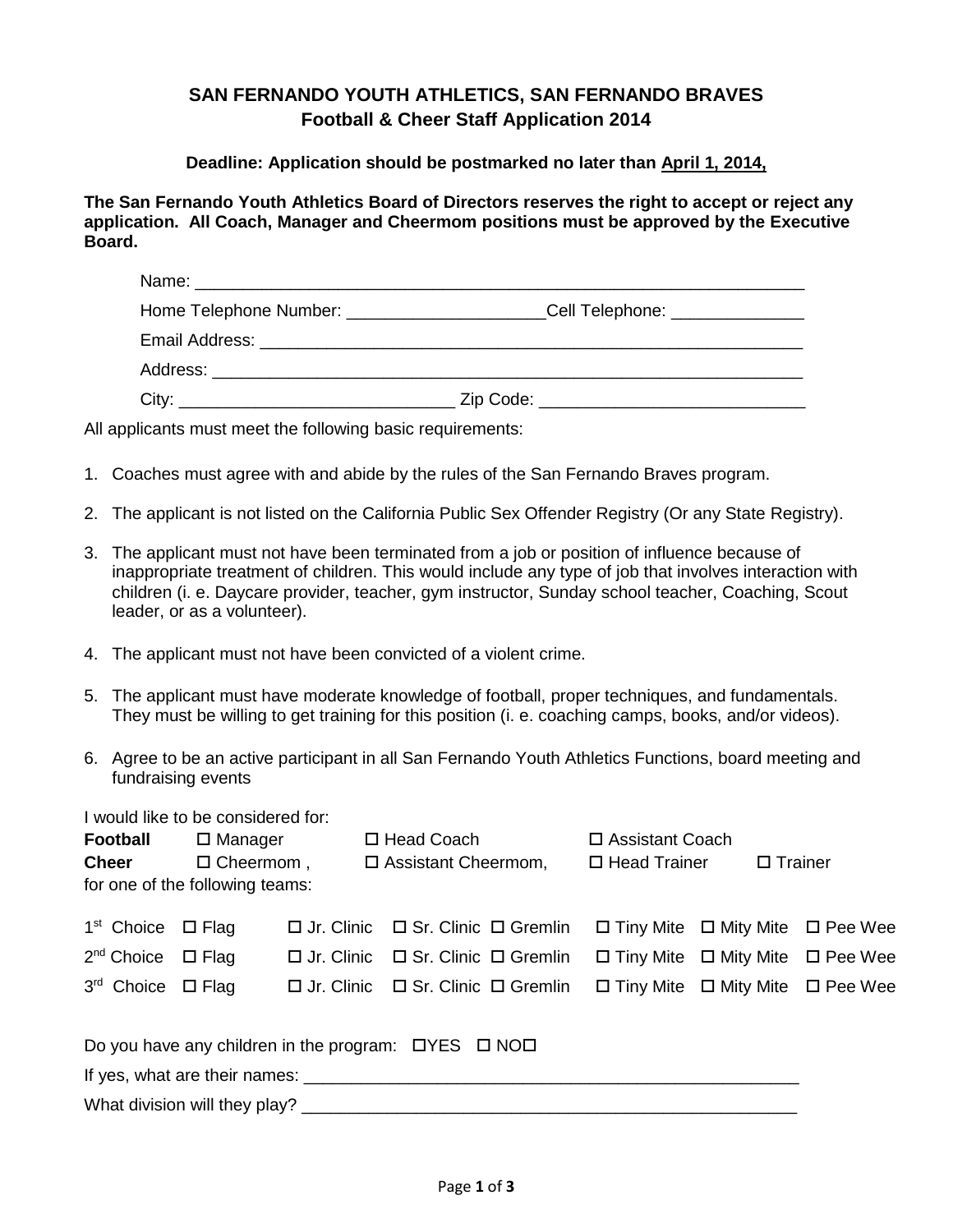## **Previous Coaching Experience:**

|    | <b>References:</b>                                      |                                                                                     |  |
|----|---------------------------------------------------------|-------------------------------------------------------------------------------------|--|
|    |                                                         |                                                                                     |  |
|    |                                                         |                                                                                     |  |
|    |                                                         |                                                                                     |  |
|    |                                                         |                                                                                     |  |
|    |                                                         |                                                                                     |  |
|    |                                                         |                                                                                     |  |
|    | Please briefly answer following questions:              |                                                                                     |  |
|    | organization?                                           | 1. Why do you want to Coach/Manage/Train Football/Cheer for the San Fernando Braves |  |
|    |                                                         |                                                                                     |  |
|    |                                                         |                                                                                     |  |
|    |                                                         |                                                                                     |  |
|    |                                                         |                                                                                     |  |
|    |                                                         |                                                                                     |  |
|    |                                                         |                                                                                     |  |
|    | 2. What is your Coaching/managing Philosophy and Style? |                                                                                     |  |
|    |                                                         |                                                                                     |  |
|    |                                                         |                                                                                     |  |
|    |                                                         |                                                                                     |  |
|    |                                                         |                                                                                     |  |
|    |                                                         |                                                                                     |  |
| З. |                                                         | What specific skills will you teach and what methods will you use?                  |  |
|    |                                                         |                                                                                     |  |
|    |                                                         |                                                                                     |  |
|    |                                                         |                                                                                     |  |